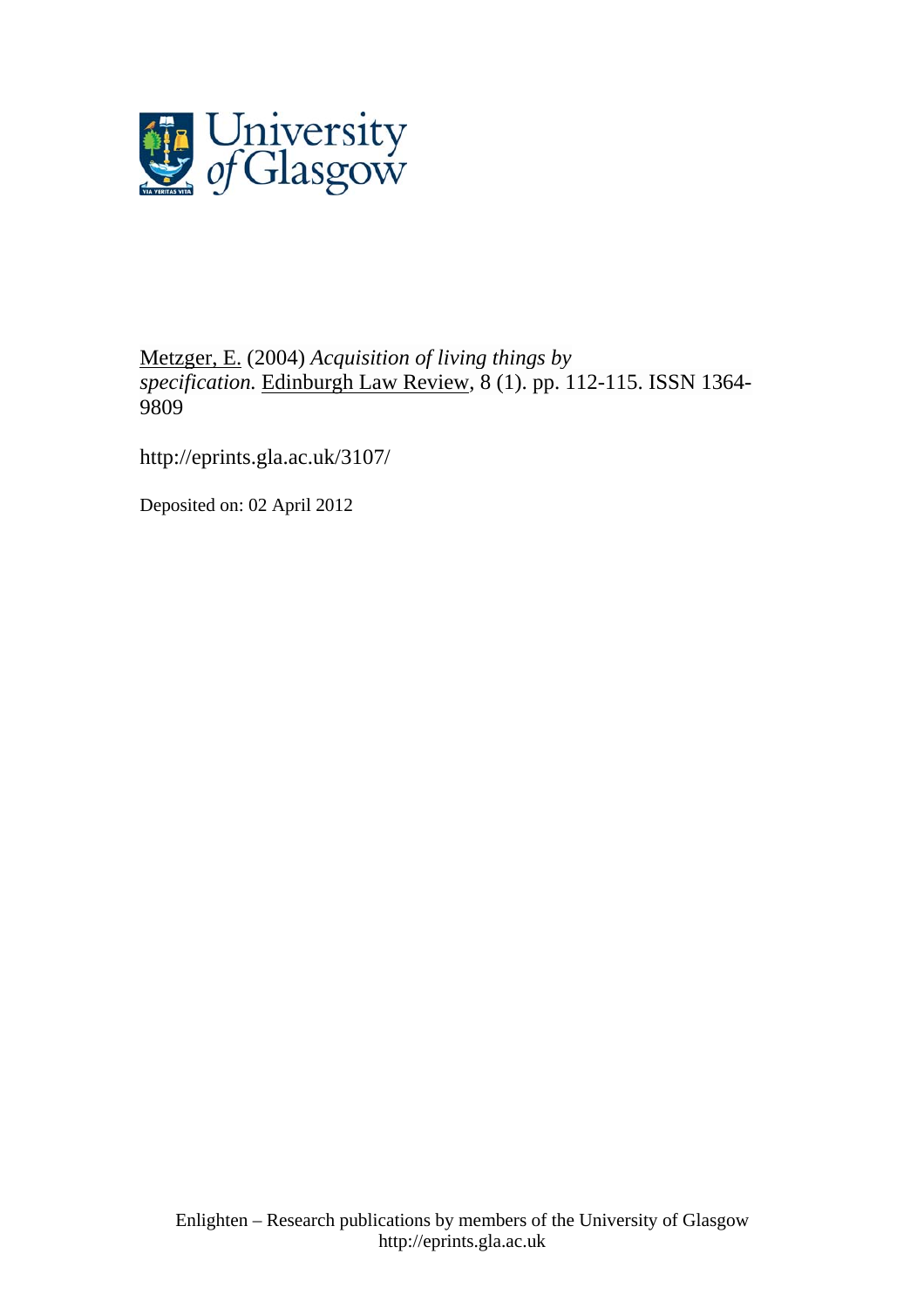# EdinLR Vol 8 pp 115–118 Acquisition of Living Things by Specification

## **A. FACTS AND DECISION**

In *Kinloch Damph Ltd* v *Nordvik Salmon Farms Ltd*, <sup>1</sup> the pursuers supplied salmon smolts (young salmon) to the first defenders under two contracts. The contracts permitted the pursuers to retain title to the smolts, regardless of any growth they would undergo, until the contracts were paid in full. Under the first defenders' care the smolts grew to salmon thirty times their original size. The first defenders defaulted in payment and receivers (the second defenders) were appointed. The pursuers sought to have the salmon declared their property and delivered to them. In the event, neither of these remedies was practicable, because after the suit was brought the salmon came under suspicion of infection, and their disposition then had to follow the Diseases of Fish (Control) Regulations 1994. Lord Macfadyen, in giving judgment, therefore limited himself to expressing his conclusions on the issue of ownership.

The pursuers argued that the retention-of-title clauses gave them ownership of the mature salmon. The defenders argued that the mature salmon were different goods from those supplied under the contracts, and that therefore the so-called "retention-of-title" clauses were, in fact, ineffective attempts to create a security interest over moveables without transfer of possession to the creditor. The defenders also argued that by their labour and materials they had, from the smolts, created a *nova species* irreducible to its constituent parts, and had therefore become owners of the salmon by specification. To the latter of these arguments the pursuers replied that specification would not operate where a contract controlled ownership.

Lord Macfadyen decided the issue of specification in favour of the pursuers without reaching the contract issues. He noted there was no dispute that specification in Scotland followed the rule of reducibility first expressed by Justinian: the maker of a new thing becomes its owner unless the thing can be reduced to its constituent elements, in which event it becomes the property of the owner of the materials.<sup>2</sup> In this case, however, the rule did not come into play:

In my opinion the proper scope of the doctrine is in relation to inanimate objects or substances created by human effort out of materials which are used up and cease to exist in the process of creation. There is nothing in the authorities to suggest that the doctrine is applicable to the process of growth of living creatures. . . . The examples in the writings on the subject contain no references to *specificatio* of growing animals. I consider that there is force in the [pursuers'] submission that, having regard to the much greater importance of animals in daily life in former times (whether the times of the Roman writers or those of the Scottish institutional writers), the absence of such reference is a strong indication that the doctrine had no such application.<sup>3</sup>

As specification had not taken place, and the retention-of-title clauses were valid, the pursuers would own the mature salmon.

3 *Kinloch Damph*, para 47.

<sup>1</sup> OH Court of Session (30 June 1999), unreported. The author is grateful to Professor Cornelius van der Merwe of Aberdeen for bringing this case to his attention.

<sup>2</sup> Justinian*, Institutes*, 2.1.25; Stair, *Institutions*, 2.1.41; Erskine, *Institute*, 2.1.16. See D L Carey Miller, *Corporeal Moveables in Scots Law* (1991), 67.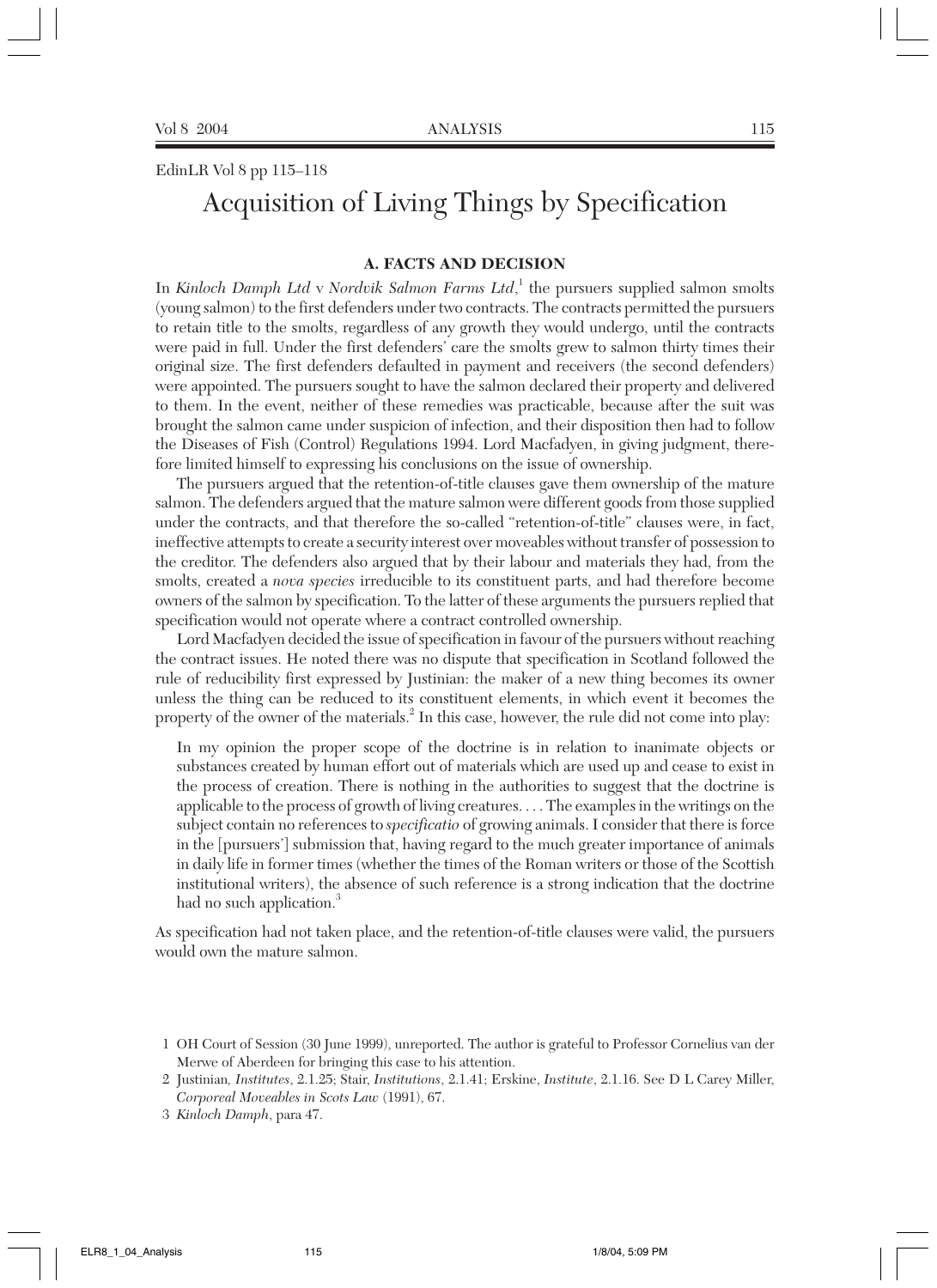#### **B. COMMENT**

#### **(1) The contracts**

Roman texts can give the impression that specification was invented for the delight of lawyers.<sup>4</sup> But in fact many rules of specification have their origin in manufacturing contracts, or to be exact, in manufacturing contracts that went wrong.<sup>5</sup> Both the specificator and the workman take the materials of another and work on them. The workman becomes a specificator when he goes outside the contract and performs the work on his own behalf ("*suo nomine*" 6 ), acting, as it were, like an owner. If the contract is performed properly this problem does not arise, and where, for example, a person had contracted to make wine from another's grapes and then did so, the irrelevance of specification was so self-evident to the Romans they hardly bothered to mention it.7 In our case, Lord Macfadyen declined to express an opinion on the relevance of specification in the face of a contract, and thereby missed the opportunity to make an obvious but elusive point.<sup>8</sup>

#### **(2) Limited examples**

To treat objects of natural growth under specification is unusual, and Lord Macfadyen correctly says these objects fall outside the Roman examples, such as those Gaius gives.<sup>9</sup> Gaius' examples can indeed be seen as a "closed list" of the kinds of cases the Romans were willing to admit.<sup>10</sup> But again, Gaius is dealing with cases familiar to the Romans from manufacturing contracts, and the Romans obviously lacked a manufacturing process to transform one kind of living thing into another. They did of course regularly deal with problems relating to living things and natural growth, but problems like these could usually be handled in a satisfactory way under the rules on acquisition of fruits.<sup>11</sup> If they did not use specification in such cases, it was because the state of manufacture did not make it necessary, not because they categorically excluded natural growth from its scope. In this respect it is suggested that the decision is not sound.

#### **(3) Reducibility and identity**

The reducibility rule<sup>12</sup> nevertheless makes one hesitate to apply specification to objects of natural growth. This is because virtually everything that grows is irreducible, and applying the rule mechanically would almost always give ownership to the maker. At bottom the problem is that in ordinary manufacturing processes, "irreducibility" is a guarantee that the original thing has been

- 4 See A Watson, *Roman Law and Comparative Law* (1991), 47-48.
- 5 See T Mayer-Maly, "Specifikation: Leitfälle, Begriffsbildung, Rechtsinstitut" (1956) 73 *Savigny Zeitschrift* (r A) 133; T Mayer-Maly, *Locatio Conductio: Eine Untersuchung zum klassischen römischen Recht* (1956), 76; J A C Thomas, "*Non solet locatio dominium mutare*", in *Mélanges Meylan* (1963), vol 1, 351: "The instances discussed are virtually all cases like the making of clothes, vases, rings, etc, out of given materials – cases, that is, where, in the appropriate circumstances, there would be a *locatio operis faciendi*. In short, the cases discussed in connection with *specificatio* in juristic literature are fairly concrete cases that could really arise and not situations of the sort to delight purely academic discussion as abstract problems."
- 6 See especially D 41.1.7.7 (Gaius 2 *rerum cottidianarum*), but also D 41.1.25 (Callistratus 2 *institutiones*); 24.1.31.1 (Pomponius 14 *ad Sabinum*); 41.1.27.1 (Pomponius 30 *ad Sabinum*). See generally B C Stoop, "*Non solet locatio dominium mutare*: some remarks on *specificatio* in classical Roman law" (1999) 66 *Tijdschrift voor Rechtsgeschiedenis* 8.
- 7 See D Daube, "The self-understood in legal history" (1973) 18 *Juridical Review* (n s) 128.
- 8 Surprisingly missed, given the subject, in T Roberts, "A reassessment of historical theories on *specificatio* and the requirement of good faith" (2002) 7 SLPQ 180.
- 9 Gaius, *Institutes*, 2.79; D 41.1.7.7 (Gaius 2 *rerum cottidianarum*).
- 10 J A C Thomas, *Textbook of Roman Law* (1976), 175.
- 11 With some departures, e.g., the obligation of a good-faith possessor to account for unconsumed fruits.

12 Above, note 2.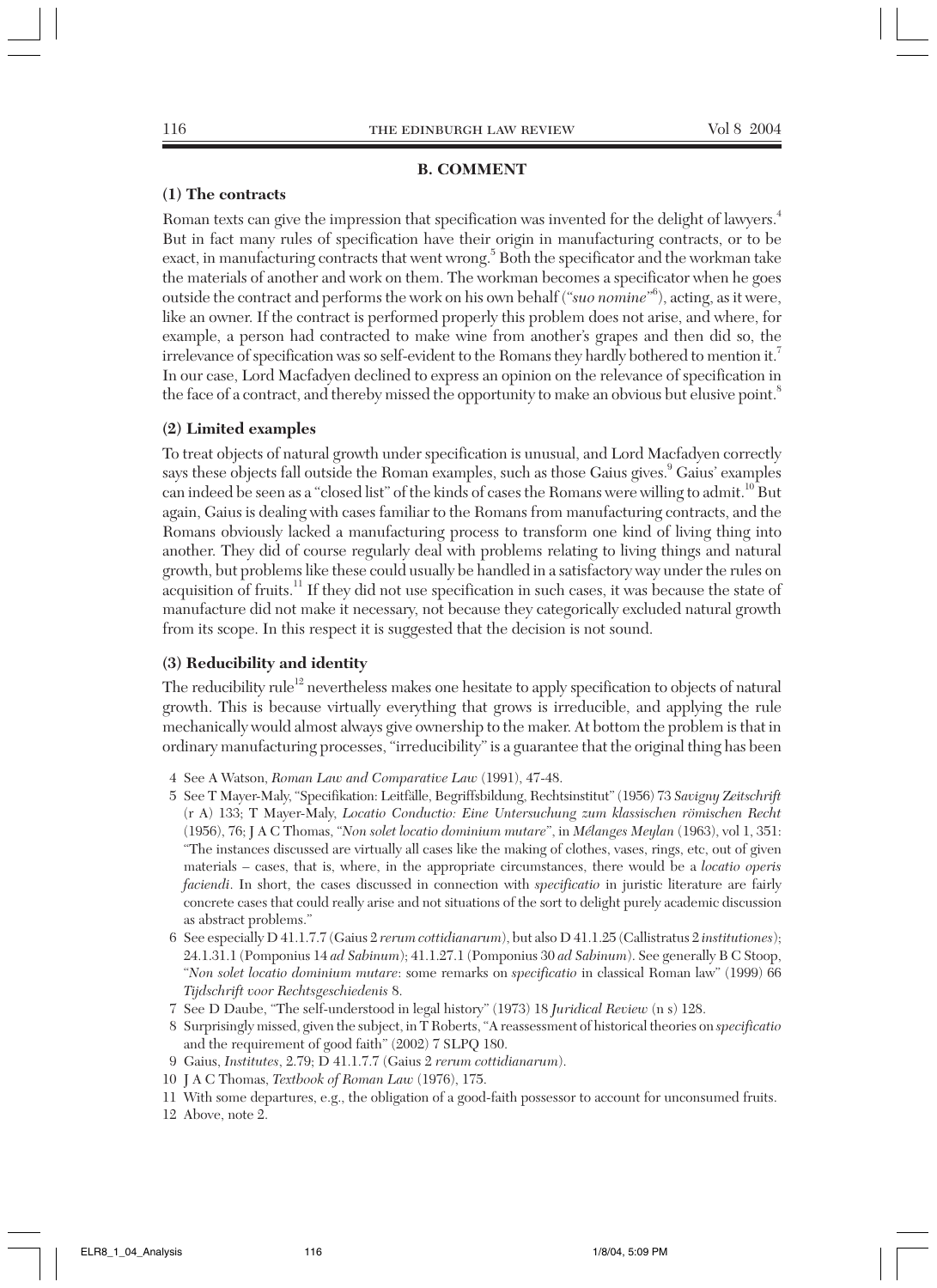destroyed, but in the case of objects of natural growth, there is no such guarantee: these develop from one state to another without any obvious destruction taking place. Of course one could be pedantic and say, for example, that in our case the *cells* which comprised the smolts were destroyed as the salmon matured, but this only serves to highlight what specification really requires: not destruction *per se*, but a destructive event that changes the identity of the original thing.

In Roman law, change of identity was not simply a "component of specification": it was the problem for which specification was the answer. If a person brought an action to recover an item of property, and the property had been substantially altered by some manufacturing process, the praetor would understandably hesitate to allow that person to prosecute the recovery of "his" property.<sup>13</sup> It was necessary first to determine who was entitled to *claim* to be owner, and on this point views famously differed. But views did not differ on the fact that the property had changed its identity. Even the Sabinians, who would give ownership to the owner of the materials, acknowledged this;<sup>14</sup> the owner of the materials did not "remain the owner of the materials" in their new form,<sup>15</sup> but became a new owner of a new thing. The main point, however, is that the Romans did not actively seek out identity problems to solve. If an owner of smolts had come before the praetor to vindicate the salmon which grew from his smolts, the praetor, knowing where salmon come from, would have readily ordered the matter to be heard without seeking the advice of jurists. Nothing had happened to the smolts to make them difficult to identify as the property of the owner of the smolts. In other words, there is no problem. That is why specification did not take place in this case.

### **(4) Specification of living things**

Can there ever be specification in this kind of case? Some might argue that the answer must be no, because nowadays a new thing can be genetically identified with the old. But this is wrong: the issue is identity, not identifiability, as is clear from the fact that specification is present even when one knows, e.g., that this wine came from those grapes.<sup>16</sup> Genetic analysis of the wine would not have told the Romans anything they did not already know. What makes specification of living things rare and unlikely is the fact that living things, in growing and developing, do so according to a biological *pattern* that experience has made familiar. Identity will never be an issue so long as salmon develop from smolts, oaks from acorns, etc.

However, a person by his labour might *alter the natural pattern of development* in such a way that the developed thing can no longer be identified with its predecessor. If he does so he could acquire ownership by specification, because he has disrupted the sole basis by which the product is identified with the materials. This clearly did not take place in the case under discussion: the defenders, however substantially they contributed to the rearing of the salmon, did not change the natural pattern of development of smolts to salmon. A California case from some years ago, however, describes what may be a genuine example of altered natural development.<sup>17</sup> Researchers at the University of California harvested cells from a medical patient and then used

- 13 F Wieacker, "Spezifikation: Schulprobleme und Sachprobleme", in W Kunkel and H J Wolff (eds), *Festschrift Rabel* (1954), vol 2, 288.
- 14 Thomas, "*Non solet*", 351–52: "On this basis the Schools would thus agree that a new thing existed in place of the materials; it is the disposal of the new thing which is in dispute."
- 15 Cf H Hausmaninger and W Selb, *Römisches Privatrecht*, 8th edn (1997), 228.
- 16 The court in *Kinloch Damph* received a report of the Director of the Institute of Aquaculture at the University of Stirling; the report asserted that, biologically, smolts and salmon are of the same species (*Kinloch Damph*, paras 24-25). The point was not contested by the defenders, and it did not need to be.
- 17 *Moore* v *Regents of the University of California*, 51 Cal 3d 120, 793 P 2d 479 (1990). The case is discussed briefly in L Skene, "Proprietary rights in human bodies, body parts and tissue" (2002) 22 *Legal Studies* 120–21.